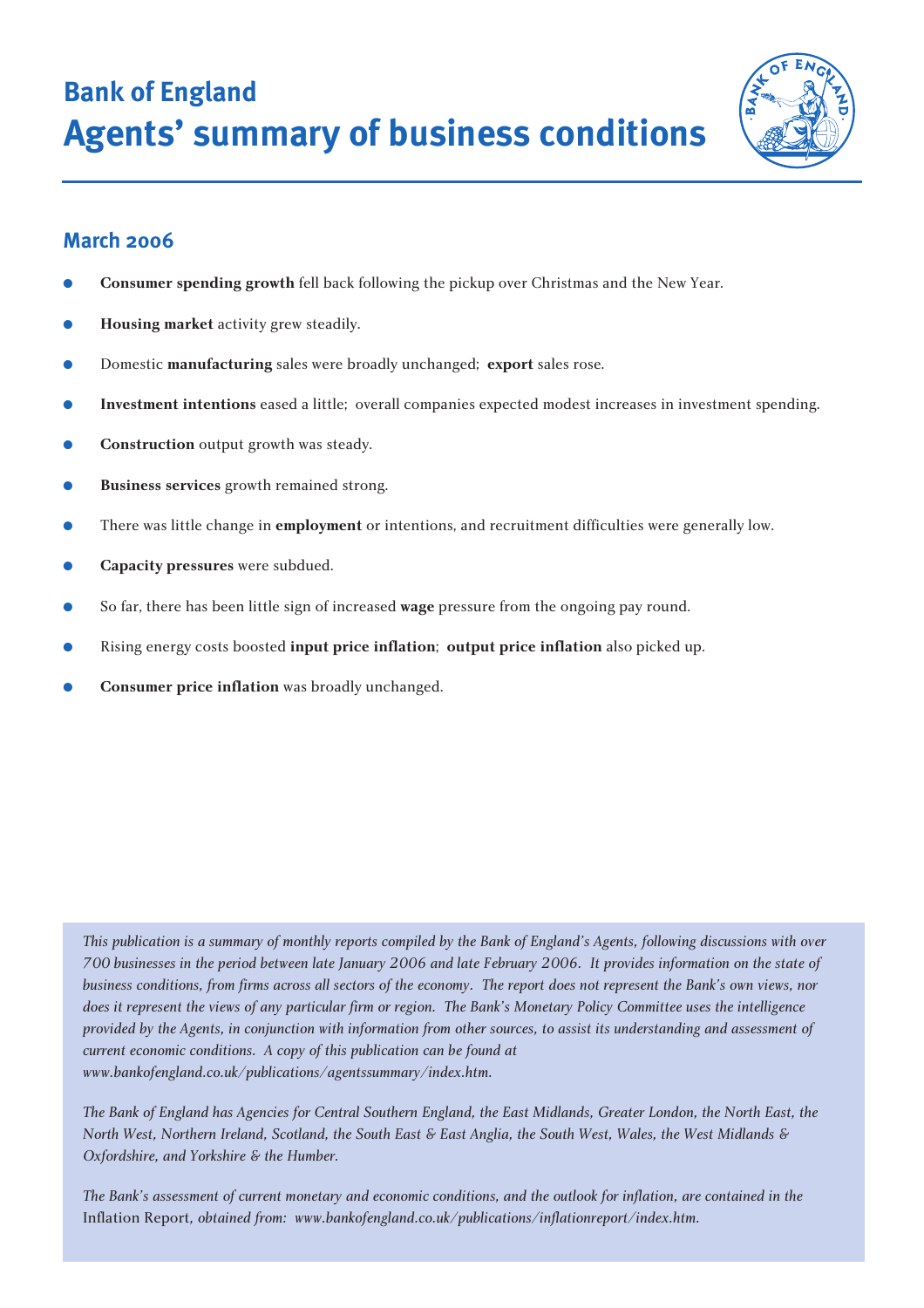# **DEMAND**

## Consumption and housing

After picking up over the Christmas period, consumer spending growth has fallen back. The weakness was most pronounced in retail sales, where contacts from several regions reported a notable easing in sales growth. The gloomier picture has left many retailers cautious about the outlook for spending in the rest of 2006, with some choosing to keep inventories below last year's levels. Sales growth was strongest for electronic items such as flat-screen televisions and mobile phones, but spending was weaker on other items such as clothing and footwear. Sales of more traditional household goods such as furniture were also subdued. And new car sales remained weak: although it was normally a quiet time of year for sales (ahead of the March registration plate change), some contacts noted that forward orders for cars with the new plate were lower than a year ago.





(a) A score of zero indicates that sales or turnover were unchanged in the latest three months compared to a year earlier. A positive (negative) score indicates sales or turnover were higher (lower) than a year earlier. For more information see Ellis and Pike (2005)

Consumer services growth showed more resilience than retail sales, but growth also eased (Chart 1).(1) Overall, demand for leisure travel was strong, especially overseas, but UK hotels and restaurants generally reported a weak start to the year.

Housing market activity continued to increase. Estate agents reported more interest from first-time buyers and a sustained pickup in sales. Some estate agents reported that instructions were currently weaker than sales, and they were having some difficulty finding good enough quality properties to meet demand. Prices generally remained stable, or were starting to rise gently.

Housebuilding activity was a little firmer, and contacts were more optimistic following an improvement in new reservations and the recovery in the housing market as a whole. But there were still some causes for concern. Apartment sales were once again weaker than house sales and, in places, there was still an over-supply of new flats.

## Exports and imports

Exports continued to rise at a healthy rate in February, with demand again strongest from the United States and the Middle and Far East. In addition, sales to newer overseas markets such as Eastern Europe were continuing to rise. There were further reports of a modest improvement in demand from the euro area, although the picture was patchy. Apart from the stronger manufacturing sectors, professional and financial service contacts also reported increased business from overseas.

Import growth continued to strengthen, with goods and components increasingly bought from China and other Asian economies. Many contacts were outsourcing to Eastern Europe as companies continued to try and reduce the cost of intermediate goods in the face of strong price competition and higher energy bills.

#### Investment

Investment intentions eased in February, and overall contacts expected investment spending to increase modestly over the next six months. The easing in investment intentions was most apparent in the manufacturing sector, where contacts' future investment plans were increasingly focused on shifting production abroad. So investment in the United Kingdom for these companies was expected to fall. What UK investment has taken place was mostly focused on reducing cost and raising efficiency rather than expanding physical capacity. Service sector intentions held up better, but remained at a relatively subdued level, with contacts expecting only moderate increases in investment spending. Within services, professional and financial services firms and retailers continued to invest to expand capacity. Overall, contacts were cautious about committing to large investment plans in the face of uncertain demand prospects and high energy prices.

# **OUTPUT**

## Manufacturing

Output for domestic sale was broadly unchanged on a year ago, while export sales continued to perform rather

<sup>(1)</sup> For more information on the Agents' scores, see Ellis, C and Pike, T (2005), 'Introducing the Agents' scores', *Bank of England Quarterly Bulletin*, Winter, pages 424–30, available at www.bankofengland.co.uk/publications/quarterlybulletin/qb050401.pdf.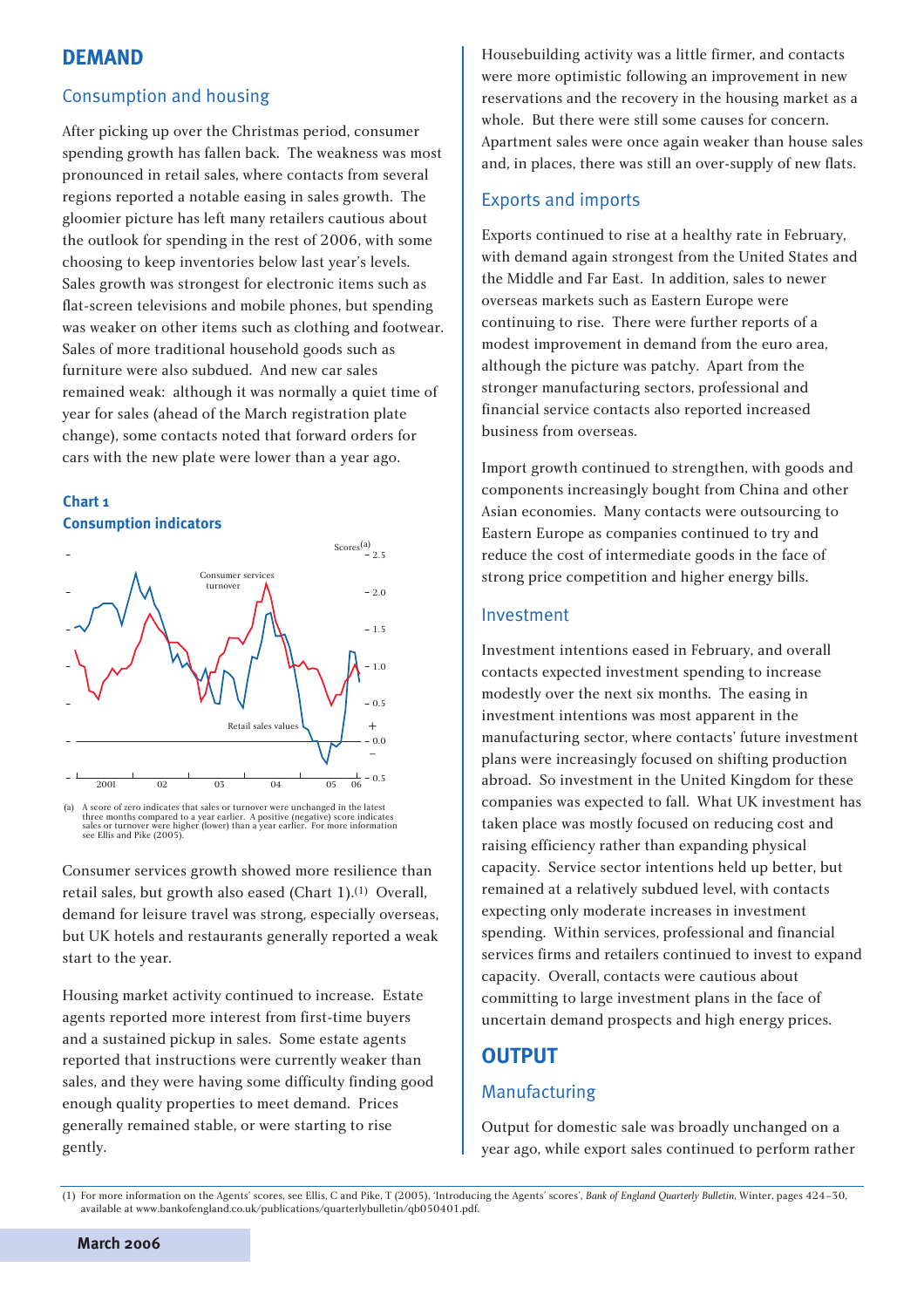more strongly. Alongside the aerospace and chemical sectors, manufacturers of capital goods have also seen strong sales, both from overseas, but also more generally for energy-saving equipment. Where possible, manufacturers were trying to move into producing more advanced products in terms of design and technology. However, some manufacturers were less concerned with volume growth and were more focused on coping with recent cost increases and rebuilding profitability.

## Construction

Construction output grew steadily, underpinned by the strength of government-sponsored work. Based on the current state of order books, growth was likely to remain healthy for much of this year. But further ahead, contacts expected a significant easing in public sector demand. The recent upturn in private commercial activity was sustained in February, but industrial construction was more mixed. Housebuilding was a little firmer, as optimism continued to improve on the back of higher turnover.

#### **Services**

Business services turnover grew strongly. This was particularly pronounced in professional and financial services, where the healthy growth seen in 2005 has persisted into the new year. Apart from the ongoing work arising from new financial regulations, strong mergers and acquisitions also boosted activity. Demand for other business services, such as PR, advertising, training, haulage and marketing, was more subdued, but growth in turnover was still reasonably firm. Generally the outlook among contacts was positive for 2006. Consumer services growth remained somewhat weaker, following the slight easing in growth in February.

#### **EMPLOYMENT**

There was little change in the state of the labour market in February. Overall private sector employment was fairly steady, with declines in manufacturing jobs offset by increased employment in services. And aside from a slight easing in the consumer services sector, contacts' employment intentions were broadly unchanged: manufacturers expected to shed jobs and business services companies were looking to recruit. Recruitment difficulties were generally subdued, with migrant labour an important resource for filling both skilled and unskilled job vacancies. Shortages were again most prevalent in professional and financial services. There were some signs that the recent deceleration in productivity may have reflected labour hoarding, with

employees working less intensively. As activity has picked up in recent months, employment has been broadly unchanged, reflecting higher labour utilisation.

During February, the Agents carried out a survey of their contacts regarding the prospects for employment during 2006. The survey covered around 220 companies employing a total of over 450,000 workers. The results from this survey suggested that, having reduced the size of their workforce over the past six months, contacts expected to employ more workers over the next six months. The expected increase in employment was driven by high recruitment intentions in the business services sector, and fewer job losses in consumer services (Chart 2). Strong demand was the main reason for higher employment, although in several sectors this was offset by the need to reduce costs by shedding labour.

## **Chart 2 Changes in employment**(a)



(a) Net balances of firms in each sector reporting that employment over the past six months (over the next six months) was (likely to be) higher or lower. Individual responses have been weighted by numbers employed.

## **CAPACITY UTILISATION**

The slight pickup in capacity pressure seen last month reversed in February. Capacity pressures in the service sector eased a little, to around normal levels. Most service companies had sufficient spare capacity to meet current demand, the exception being professional and financial services. Capacity pressures in the manufacturing sector also eased in February; more generally there was a considerable amount of spare capacity in the sector as a whole. In the longer term, consolidation and off-shoring were slowly eroding the degree of that capacity remaining in the United Kingdom. Many contacts, both in manufacturing and services, were able to flex capacity in response to changes in demand.